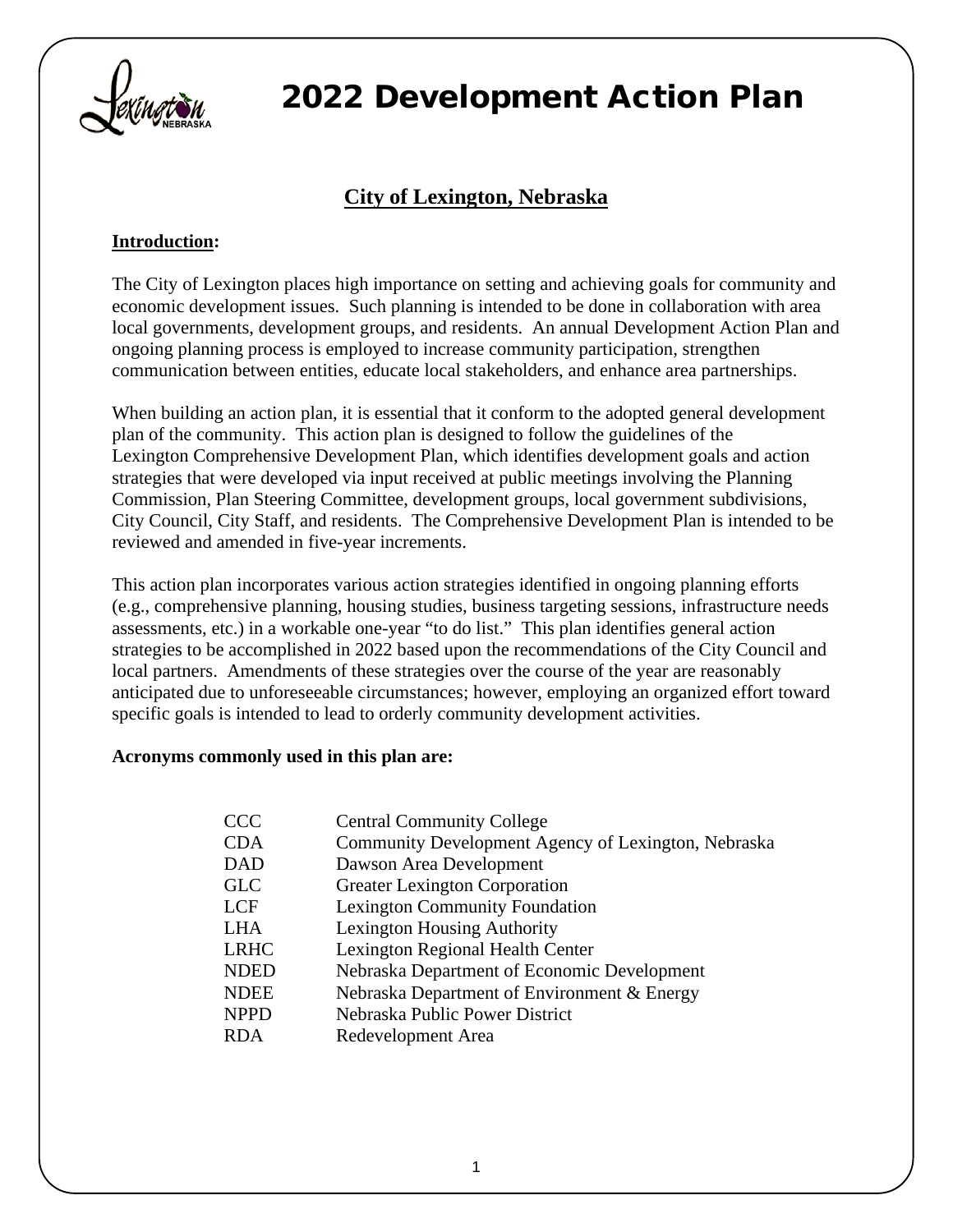

#### **1. Support the creation of marketable and affordable housing in the community, including owner-occupied, rental, and transitional units.**

Housing studies continue to indicate that Lexington is in need of new and rehabilitated housing opportunities across all population and income classifications, and that the existing housing market will not reasonably support the expansion or relocation of workers and families to the area. The community has an estimated housing vacancy rate less than 2%, compared to a healthy rate of approximately 7%.

The 2013 Comprehensive Development Plan provides conservative population projections of Lexington to be 11,715 by 2030, based upon historic and desired growth rates. In 2013, the existing housing demand and forecasted growth called for the provision of 900 new housing units by 2030 to accommodate the anticipated growth; the City committed to that goal.

Substantial progress has been made to address the housing need since 2013, with strategic investments in land and infrastructure to support housing development. To date, 350 of the 900-unit goal has been realized. Moving forward, the community will need to provide for the development of approximately 550 new housing units thru 2030 (50% owner-occupied and 50% rental units). This represents an average construction pace of around 60 housing units annually.

Steps will be taken in 2022 to continue to move housing development in a positive direction.

• South/Southwest Housing Development—Redevelopment Area #5 was established in south Lexington with a plan for subdivision/infrastructure development for new housing, as well as infill housing opportunity through demolition/removal or rehabilitation activities in existing neighborhoods.

In 2017, two housing projects in the Southwest First Addition were initiated which intend to provide up to 320 new housing units phased over several years. To date, 150 housing units have developed within the project area, being a combination of single-family, duplex, and multi-family units; including 20 LIHTC units.

In 2022, the City will continue to support the goals of the RDA #5 plan, and current projects.

Additionally, the City controls 74 acres of property south of Cattlemen Drive between Adams Street and Highway 283; platted as Beans Second Addition. This property is within Redevelopment Area #1 and will be made available for housing and business development. The City will market the property in 2022 to potential redevelopment projects.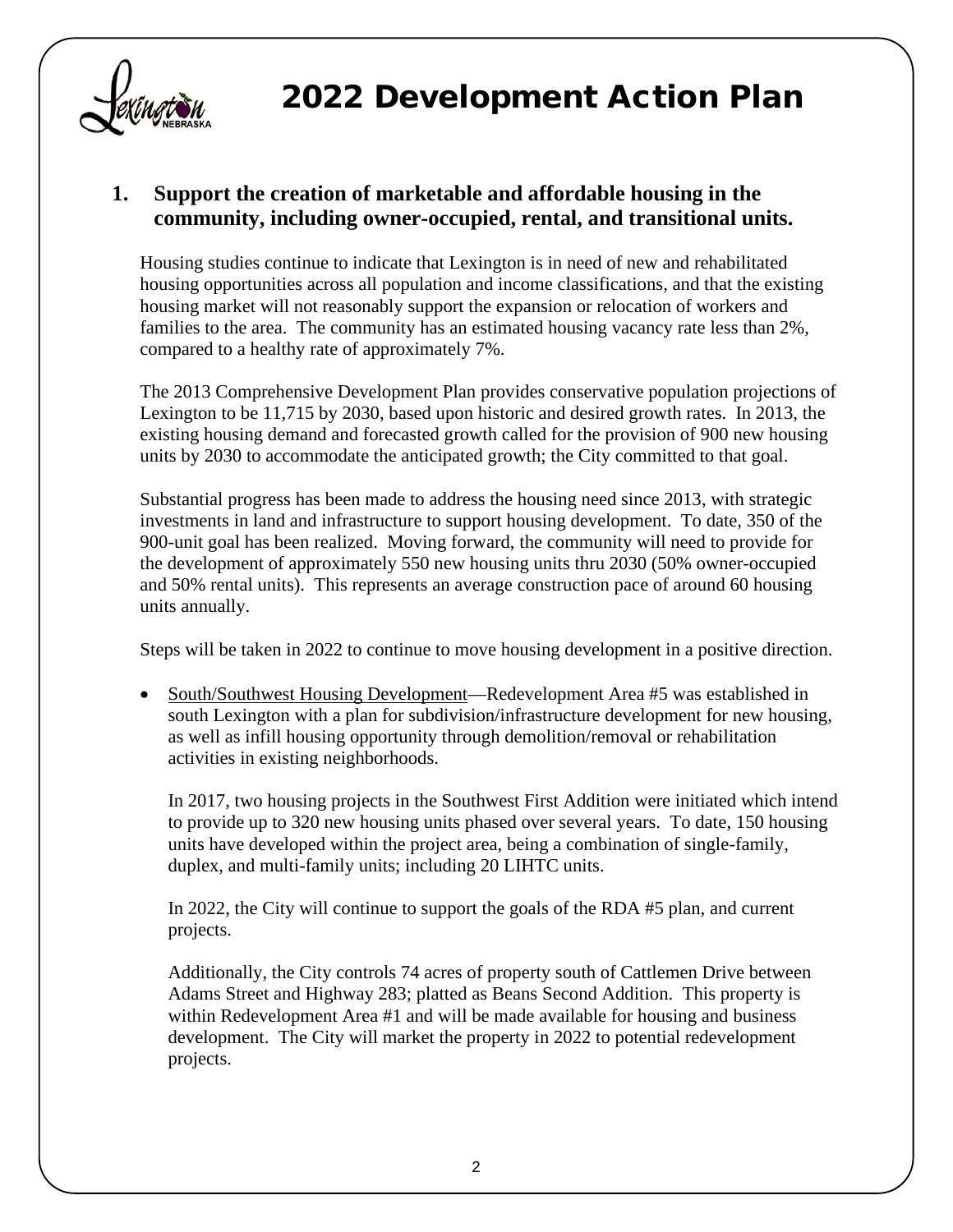

| <b>Action</b>                           | <b>Responsible Party</b> | <b>Timeframe</b> | <b>Cost</b> |
|-----------------------------------------|--------------------------|------------------|-------------|
| Develop housing projects within RDA #5  | City, CDA, DAD, Private  | Jan-Dec          | Variable    |
|                                         | Developers and Builders  |                  |             |
| Remove substandard/dilapidated units in | City, CDA                | Jan-Dec          | \$50,000    |
| $RDA$ #5                                |                          |                  |             |
| Promote infill housing development in   | City, CDA, Private       | Ongoing          | Variable    |
| $RDA$ #5                                | Developers and Builders  |                  |             |
| Market Beans Second Addition for        | City, CDA, Private       | Jan-Dec          | Variable    |
| housing and business development in     | Developers and Builders  |                  |             |
| $RDA$ #1                                |                          |                  |             |

• Northwest Housing Development—the City, CDA, and Lexington School District together control approximately 75 acres of residential property in the northwest area of the community; being portions of the Northwest Second, Third, Fourth, Fifth, Sixth, Seventh, Eighth, and Ninth Additions, as well as vacant lots in Paulsen's First Addition and Parkview Addition.

With the completion of area infrastructure improvements in 2022, approximately 96 build-ready single-family residential lots will be available, as well as 13 acres of land intended for medium-density (townhome/condominium) residential projects. The City will market the available housing lots over the course of the planning period.

Additionally, a 24-unit condominium development is under construction in the Northwest Fourth Addition. The Concord, a 55+ owner-occupied project, currently has 16 units completed, with 8 additional units pending construction in early 2022.

Green spaces and pedestrian trails to augment the northwest area will be planned and constructed in 2022.

| <b>Action</b>                                                      | <b>Responsible Party</b>                           | <b>Timeframe</b> | Cost      |
|--------------------------------------------------------------------|----------------------------------------------------|------------------|-----------|
| Support private and speculative housing<br>construction activities | Private Developers and<br>Builders, GLC, City, CDA | Jan-Dec          | Variable  |
| Park/green space and trail development                             | City                                               | Jan-Dec          | \$300,000 |
| planning and construction                                          |                                                    |                  |           |

• Northeast Housing Development—the City controls approximately 15 acres of property suitable for residential housing development in the northeast area of the community; being portions of the O'Donnell Addition, O'Donnell Second Addition, O'Donnell Third Addition, and other un-platted lands.

In late 2020, the City re-platted a portion of this property to create 15 housing lots along N. Fillmore and E. 16<sup>th</sup> Street, being O'Donnell Fourth Addition. In 2021, the City installed infrastructure in this addition, and will market the lots for development. The City will prepare a conceptual development plan for the remaining property into the future.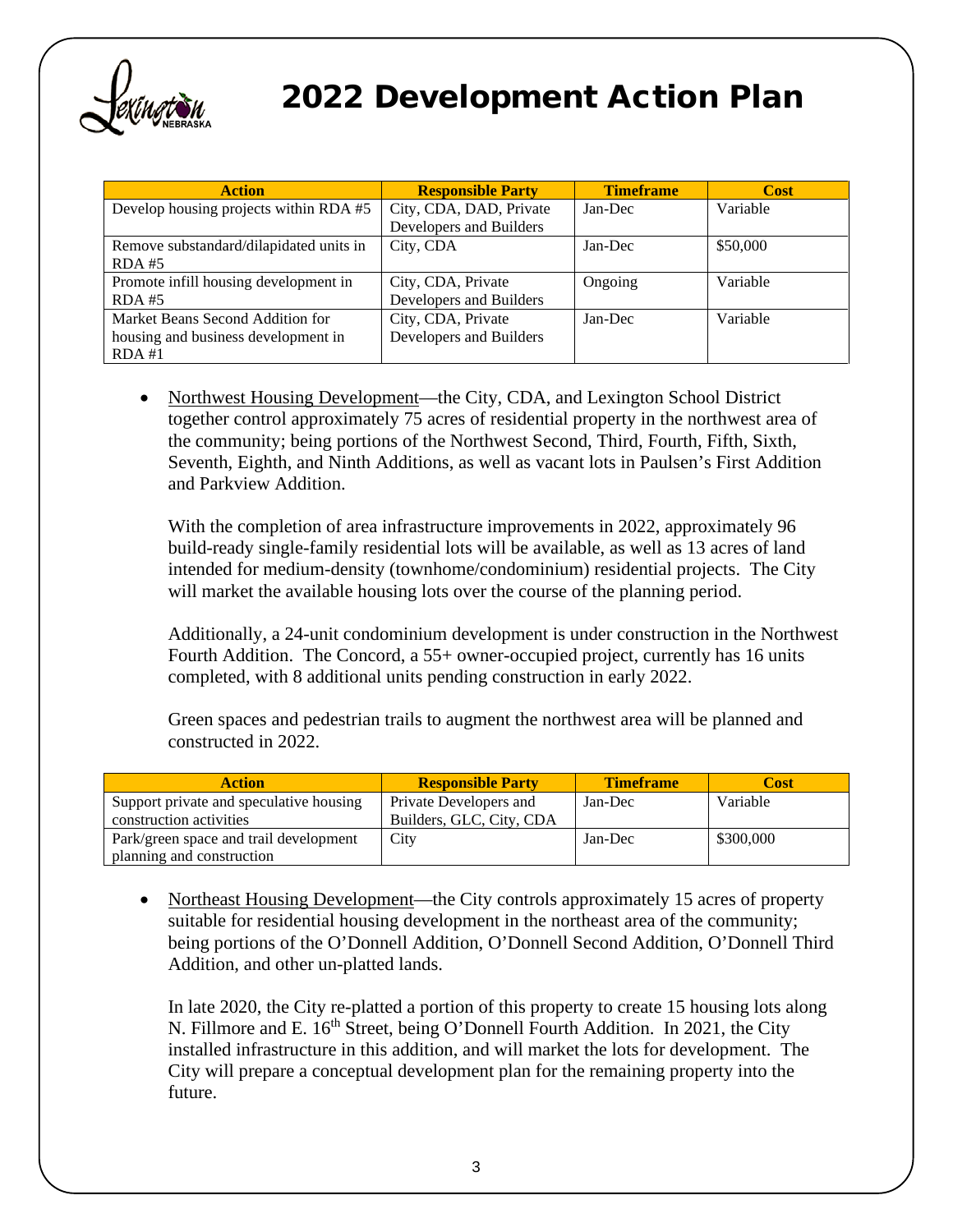

| <b>Action</b>                           | <b>Responsible Party</b>  | <b>Timeframe</b> | Cost     |
|-----------------------------------------|---------------------------|------------------|----------|
| Market single-family lots               | City, CDA                 | Apr-Dec          | Variable |
| Develop conceptual development models   | City, CDA                 | Apr-Dec          | Variable |
| Support private and speculative housing | Developers and Builders,  | Jan-Dec          | Variable |
| construction activities                 | City, CDA, Local Partners |                  |          |

• East Housing Development—in 2020, the City collaborated with St. Ann's Catholic Church to develop approximately 48 acres of St. Ann's property along the east side of Taft Street from  $3<sup>rd</sup>$  Street to  $7<sup>th</sup>$  Street for workforce housing purposes; platted as St. Ann's Second Addition.

In 2021, the City installed infrastructure to support the development of the area. The Phase 1 infrastructure will support an ongoing 50-unit LIHTC housing project, 40 additional single/two-family housing lots, and a 6-acre parcel earmarked for multi-family residential projects.

The first phase of this development has the potential to accommodate up to 170 housing units based upon average density considerations. This will provide opportunity to private developers and the Lexington Housing Authority. In 2022, the City will promote housing development for the area.

| <b>Action</b>                           | <b>Responsible Party</b>  | <b>Timeframe</b> | Cost     |
|-----------------------------------------|---------------------------|------------------|----------|
| Market housing lots                     | City, CDA                 | Jan-Dec          | Variable |
| Support private and speculative housing | Private Developers and    | Jan-Dec          | Variable |
| construction activities                 | Builders, City, CDA, LHA, |                  |          |
|                                         | <b>Local Partners</b>     |                  |          |

• Improvement Planning—as the private market has historically been slow to adequately address housing demand in Lexington, recent development projects have required public assistance in terms of infrastructure and utility extensions to be viable, a trend that is anticipated to continue into the foreseeable future. To proactively stimulate future housing projects, it is advisable for Lexington to improve suitable vacant land to a buildready state to accommodate low, medium, and high-density housing projects.

In 2022, the City will maintain and update an existing inventory of feasible development properties, estimated infrastructure costs per property, and a cost/benefit analysis per property to adequately evaluate investment and growth opportunities. The City will plan land acquisition and infrastructure improvements that are warranted, as resources allow.

| Action                                 | <b>Responsible Party</b> | <b>Timeframe</b> | Cost     |
|----------------------------------------|--------------------------|------------------|----------|
| Study, plan, and implement land and    | City                     | Jan-Dec          | Variable |
| infrastructure improvements to support |                          |                  |          |
| housing development.                   |                          |                  |          |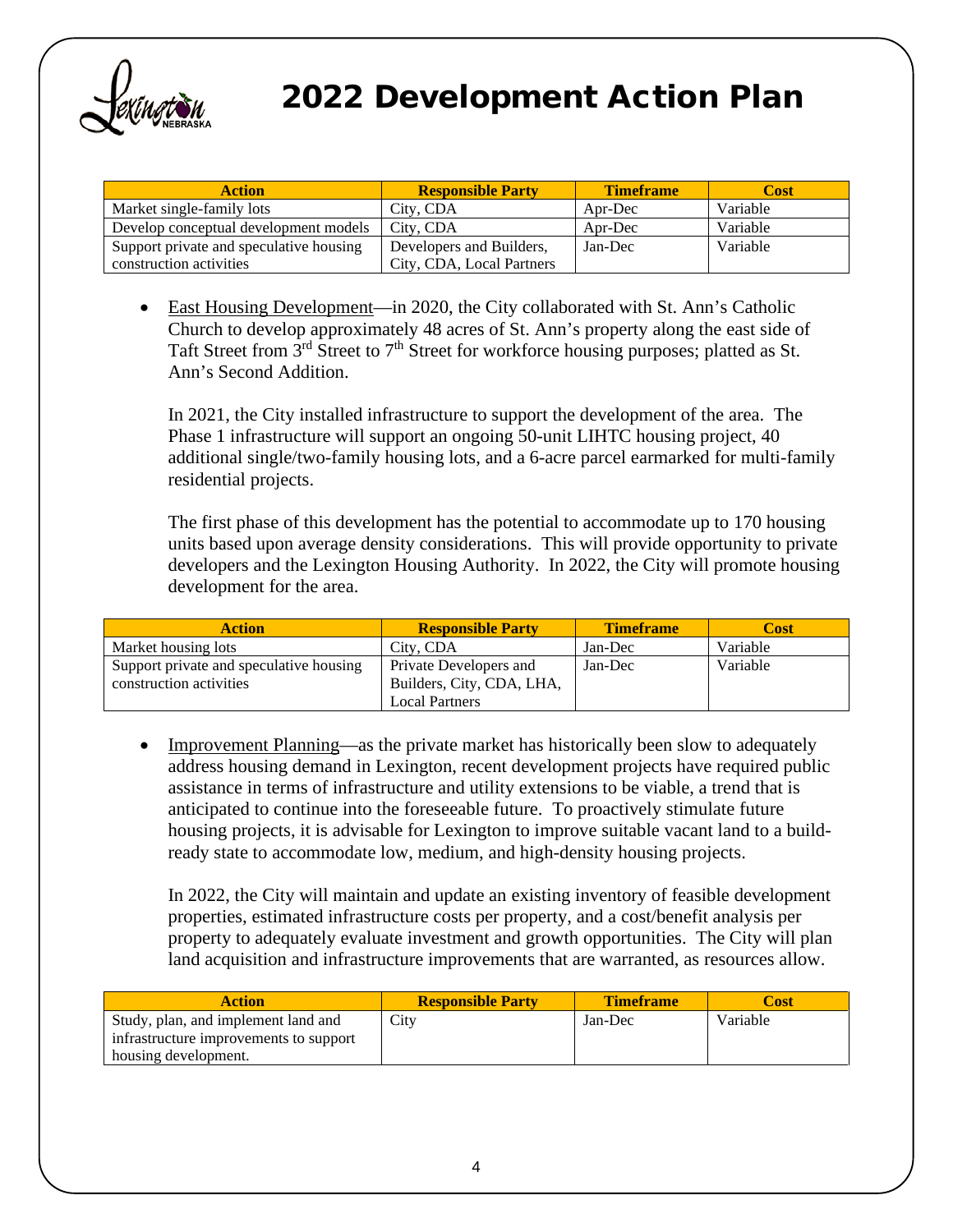

• Flex Housing—a concept that involves planned developments of medium-density housing that is cost effective for individuals to access and improve over time. The concept provides for single-family units with a minimum finished living space, an unfinished living space for future expansion, paved off-street parking facilities (driveway), minimum landscaping requirements, and a detached garage facility that can be built during initial construction or added over time.

Site and construction plans for the housing units would be pre-approved by the local Building Department, and any construction activities would be held to minimum specification and design standards. The units could be built directly by individuals or on a speculative basis.

In 2022, the City will take steps to develop functional plans and evaluate the market viability of a pilot flex housing project.

| Action                            | <b>Responsible Party</b>  | <b>Timeframe</b> | Dost     |
|-----------------------------------|---------------------------|------------------|----------|
| Flex housing project planning and | City, CDA, Local Partners | Ongoing          | Variable |
| evaluation                        |                           |                  |          |

• "Age in Place" Community—a concept that involves the development of medium to high-density residential housing units within a senior (55+ years of age) community setting, where general maintenance and area amenities are financially supported by the owner and tenant population. The targeted development area for this concept is 20 acres of unimproved property abutting the Lexington Regional Health Center (LRHC) facilities to the west.

In 2014, LRHC, the City, and a private developer partnered on a first phase development which involved the extension of Liberty Drive from  $13<sup>th</sup>$  Street to Buffalo Bend and the construction of 10 duplexes (20 housing units) on the east side of the new roadway to accommodate low to moderate income level seniors. This phase was operational and fully occupied in early 2016.

In 2022, the City will cooperate with area partners, and private entities to develop and market additional project phases in the area to provide increased housing opportunities for seniors across various income ranges.

| Action                                 | <b>Responsible Party</b> | <b>Timeframe</b> | ∑ost     |
|----------------------------------------|--------------------------|------------------|----------|
| Continue project planning, evaluation, | City, Local Partners,    | Ongoing          | Variable |
| marketing and development.             | Developers               |                  |          |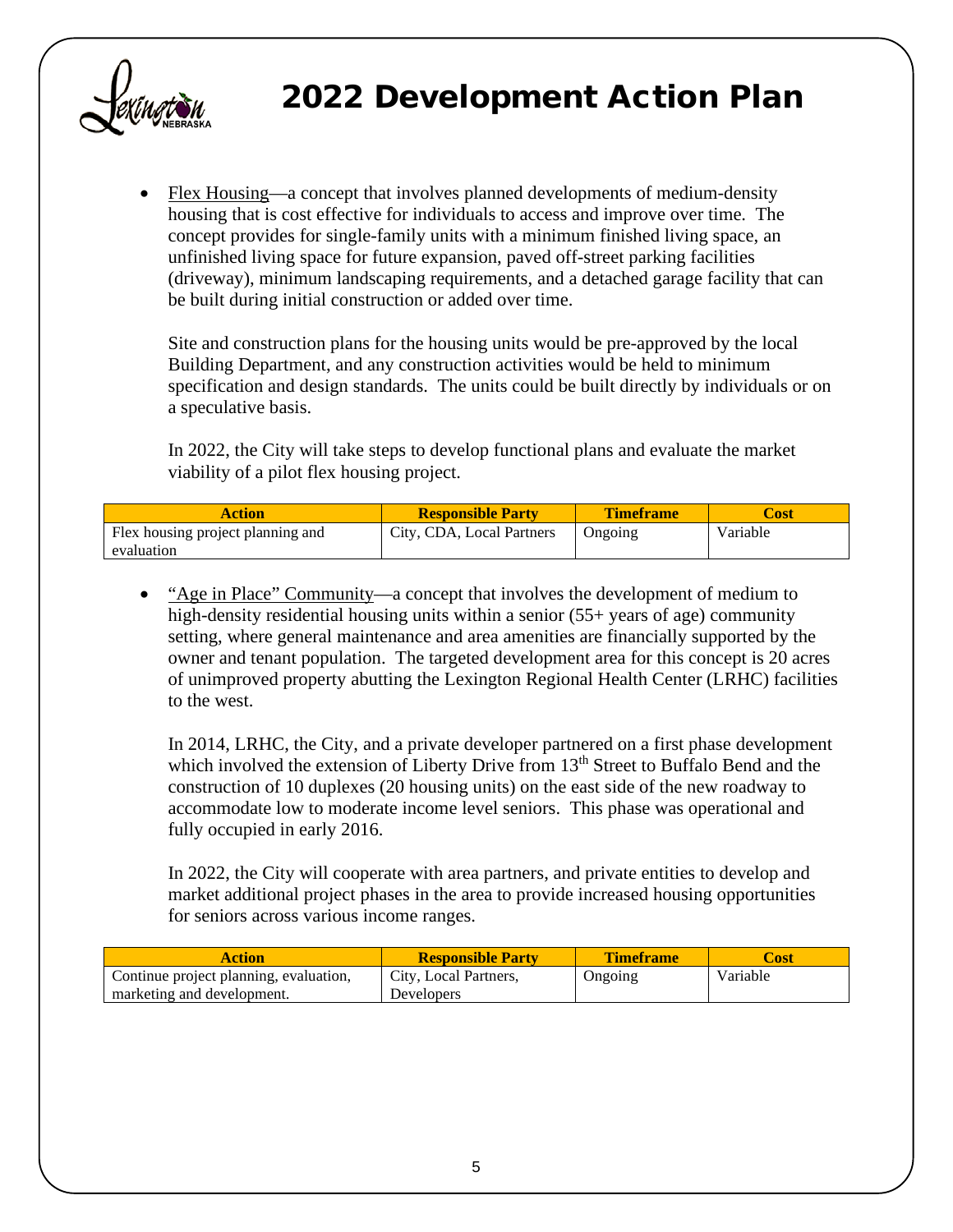

- **2. Promote redevelopment activities in all areas of the community, including infrastructure improvements, land acquisition, and removal of dilapidated structures.**
	- Commercial Development and Aesthetic Improvements—HWY 283 Corridor—RDA #1 includes the entryway and highway corridor that carries the largest volume of traffic which enters and exits Lexington daily. This point of entry and route of travel is envisioned as an opportunity to give individuals a positive first impression as they enter Lexington and a pleasant reminder of the community as they depart. This area also provides opportunity for retail and small business development.

The 2022 Action Plan is not intended to provide a definitive plan regarding future beautification, infrastructure, or business development activities; however, it will provide steps to assist in the removal of obstacles that have prevented such activities in the past.

| <b>Action</b>                                 | <b>Responsible Party</b> | <b>Timeframe</b> | <b>Cost</b> |
|-----------------------------------------------|--------------------------|------------------|-------------|
| Evaluate and negotiate for the acquisition of | CDA, City Manager        | Jan-Dec          | \$5,000     |
| property along the Hwy 283 corridor           |                          |                  |             |
| Market CDA property for development           | CDA, City, DAD           | Ongoing          | \$15,000    |
| Plan and implement area aesthetic             | CDA, City                | Ongoing          | $$25,000-$  |
| improvements                                  |                          |                  | \$50,000    |
| Plan and implement infrastructure projects    | CDA, City                | Jan-Dec          | Variable    |

• UPRR Corridor Redevelopment—over the years, many commercial or industrial uses were conducted on the UPRR right-of-way corridor through the community. When the uses ceased, facilities became underutilized, abandoned, and unmaintained, leading to nuisance conditions.

The City has worked with UPRR on the removal of dilapidated structures and debris along the Hwy 30/UPRR corridor; as well as the potential development of green space and pedestrian trails abutting the highway. The commitment to clean up the area and reach green space use agreements with UPRR will continue in 2022.

| <b>Action</b>                         | <b>Responsible Party</b> | <b>Timeframe</b> | Cost         |
|---------------------------------------|--------------------------|------------------|--------------|
| Perform necessary clean-up activities | City                     | Jan-Dec          | Variable     |
| Secure agreement with UPRR on green   | City, UPRR               | Jan-Dec          | Undetermined |
| space use, and plan improvements      |                          |                  |              |

• Downtown Revitalization—in 2010, Lexington was awarded a grant under the Downtown Revitalization (DTR) Program, administered by NDED, to study and develop a plan to strengthen the downtown business atmosphere, improve and rehabilitate the downtown, and reduce substandard and blight conditions that currently exist. In April 2010, a study that analyzed the condition of the downtown was completed, which contained general and specific recommendations for improvements, and an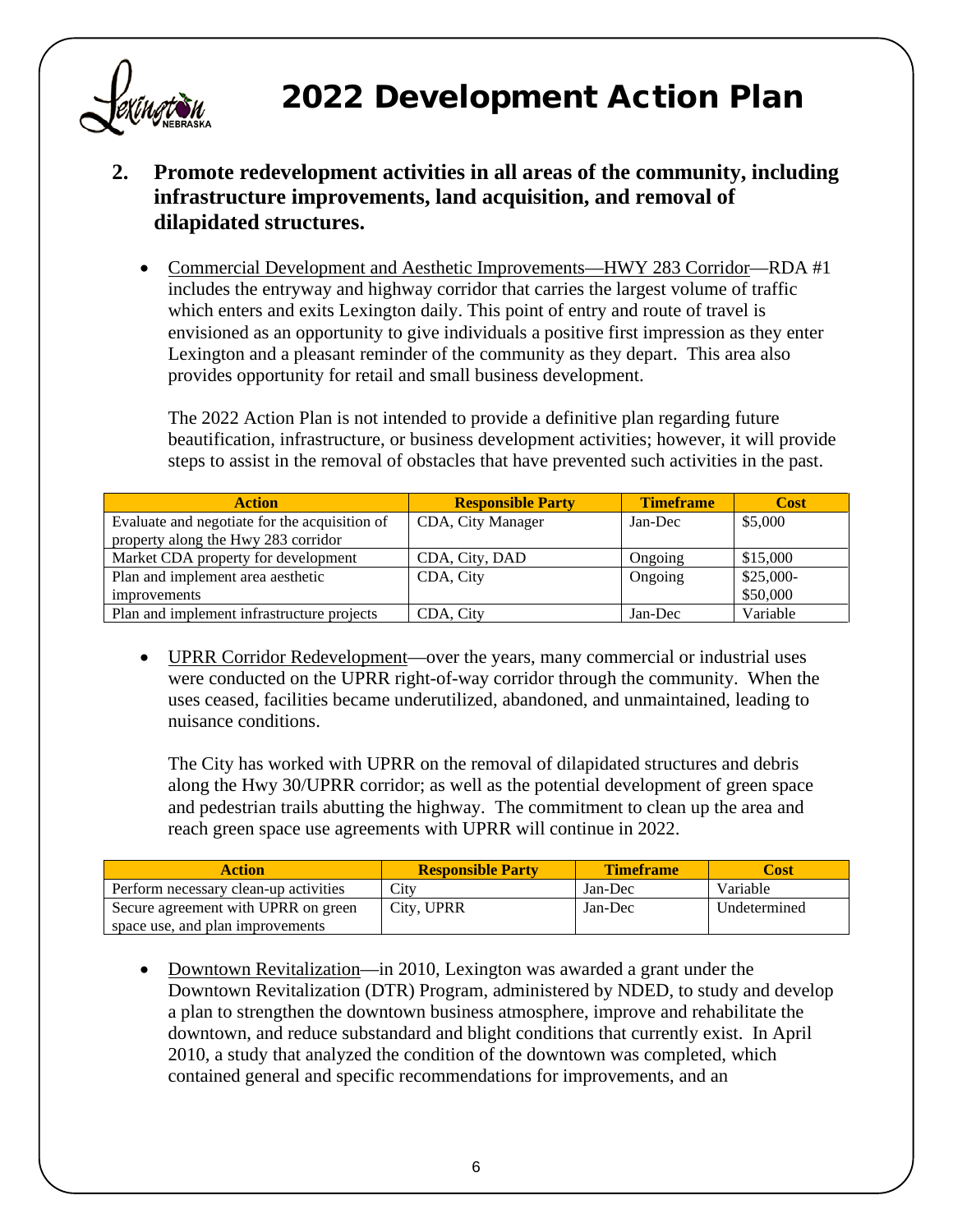

implementation schedule. The City Council accepted the findings of the study and has been taking deliberate steps to implement improvements.

The City intends to continue the development of an overall master plan for downtown projects in 2022 and beyond, utilizing community involvement and the 2010 study as a foundation for planning. The projects will involve infrastructure improvements, property redevelopment, building renovation, and aesthetic enhancements. This program will be long-term and will require public and private investment to be successful.

Additional DTR funding may be available to communities that have previously used such grant funding and have substantial needs remaining. Lexington will evaluate and seek additional DTR funding to further the goal of the downtown master plan as appropriate.

As the downtown area is included in RDA #3, the City will also employ available redevelopment assistance to support viable redevelopment projects.

| <b>Action</b>                        | <b>Responsible Party</b>   | <b>Timeframe</b> | Cost         |
|--------------------------------------|----------------------------|------------------|--------------|
| Plan and implement 2022-beyond       | City, CDA, Local Partners, | Jan-Dec          | Undetermined |
| improvements                         |                            |                  |              |
| Seek improvement funding             | City, DAD, CDA             | Jan-Dec          | Variable     |
| Assist viable redevelopment projects | City, CDA                  | Jan-Dec          | Variable     |

#### **3. Improve the public transportation network in the community.**

- 1 & 6 Year Street Improvement Plan—the City's 2021 capital improvement plan for road and street improvements will be considered and approved prior to October 1, 2021. This plan will summarize the road and street improvements the City has prioritized for design and/or construction in 2021 and a list of prioritized projects for future years. Following October 1, 2022, the plan summary may be viewed at:
	- o <http://info.cityoflex.com/1&6yearplan2022.pdf>

The 2021 plan summary may be viewed any time at:

- o <http://info.cityoflex.com/1&6yearplan2021.pdf>
- Rural Viaduct—East Lexington—a viaduct location study in the vicinity of Road 435 and the at-grade crossing of UPRR was completed in 2008; a collaborative effort between the City and Dawson County. Following acceptance of the study recommendations by both City and County, the Dawson County Railroad Transportation Safety District (RTSD) was formed to assist funding the improvement project into the future. The project was programed through the Nebraska Department of Transportation (NDOT) to receive state and federal funding, with the City of Lexington as the contracting entity.

In 2022, the City will work with NDOT to move the project through bid letting and begin construction activities in mid to late 2022.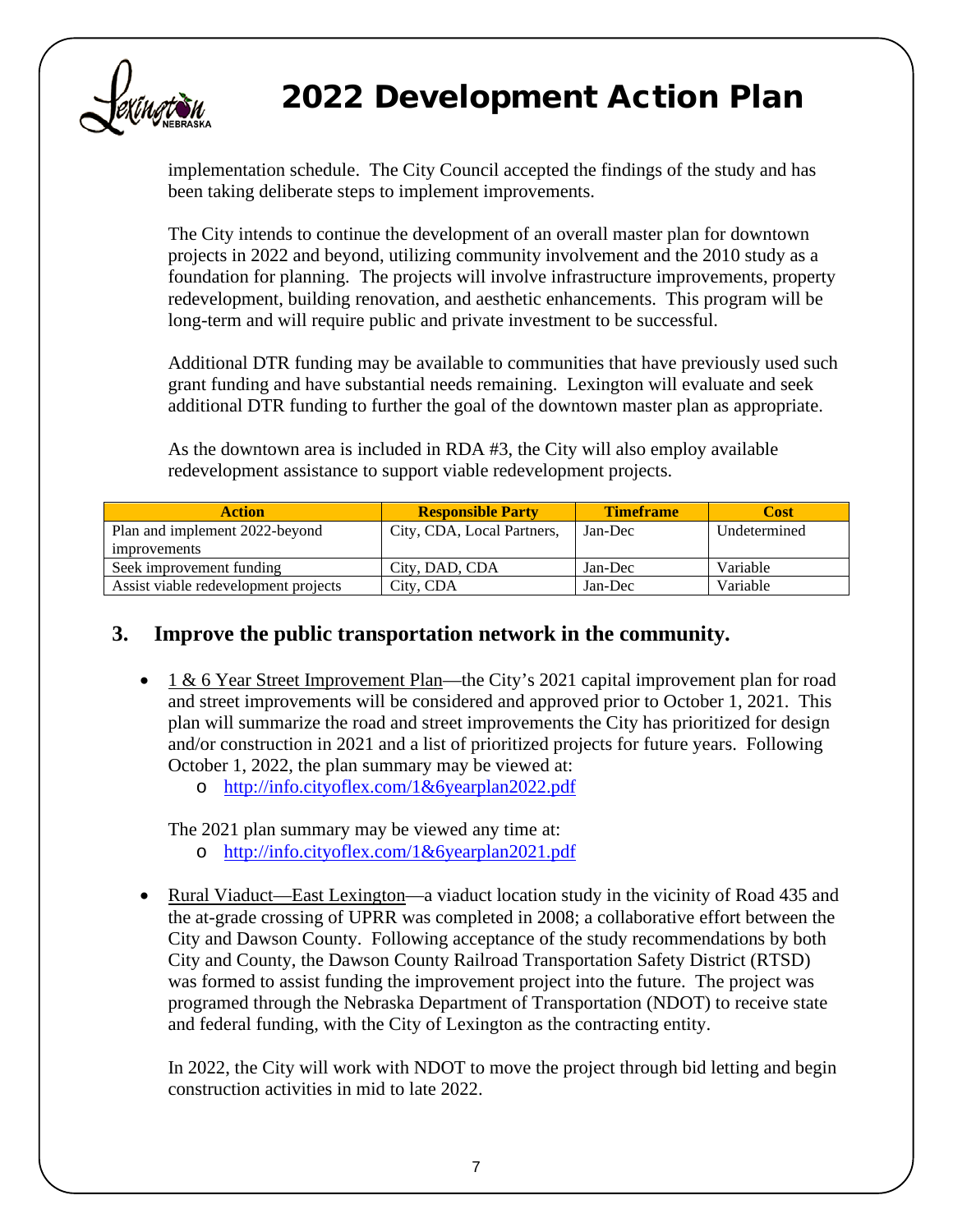

| Action                       | <b>Responsible Party</b> | <b>Timeframe</b> | ∠ost      |
|------------------------------|--------------------------|------------------|-----------|
| Project bid and construction | City, County, NDOT,      | Jan-ongoing      | \$400,000 |
|                              | consultants              |                  |           |

• Dawson County Transit—the public transportation system in the Lexington area is operated by Reach Your Destination Easily (RYDE) Transit, a regional public transportation provider under the Community Action Partnership of Mid-Nebraska, under contract with Dawson County. RYDE is taking steps to make the program more efficient while expanding services to better meet the needs of area residents.

As public transportation is an important component to the Lexington community, continued and expanded service is a concern. In 2013, the City made a commitment to partner and financially support the transit program. Such support is anticipated to continue in 2022 and efforts to improve the public transportation services into the future will be encouraged.

| <b>Action</b>                   | <b>Responsible Party</b> | <b>Timeframe</b> | <b>Cost</b>       |
|---------------------------------|--------------------------|------------------|-------------------|
| Support the provision of public | City, Dawson County,     | Jan-Dec          | \$25,000-\$30,000 |
| transportation services         | <b>RYDE</b>              |                  |                   |

#### **4. Continue and improve inter-local cooperative programs in the community and county.**

- Cooperation—it is important for groups within Dawson County to cooperate on planning, financing, and implementing projects and programs, not only for efficiency, but effectiveness and responsiveness. The following is a general list of local entities that have a collaborative relationship with the City:
	- o Dawson Area Development (DAD)
	- o Lexington Housing Authority (LHA)
	- o Greater Lexington Corporation (GLC)
	- o Dawson County
	- o Lexington Public Schools
	- o Lexington Regional Health Center (LRHC)
	- o Lexington Rural Fire District
	- o Lexington Community Foundation (LCF)
	- o Lexington Area Chamber of Commerce

| <b>Action</b>                                           | <b>Responsible Party</b> | <b>Timeframe</b> | <b>Cost</b>       |
|---------------------------------------------------------|--------------------------|------------------|-------------------|
| Participate in DAD direction, operation<br>and planning | City representatives     | Ongoing          | \$30,000 annually |
| <b>Support Local Partner activities</b>                 | City, CDA                | Ongoing          | Variable          |
| Organize joint meetings                                 | City, Local Partners     | Ongoing          | Variable          |
| Develop joint projects/programs                         | City, Local Partners     | Ongoing          | Variable          |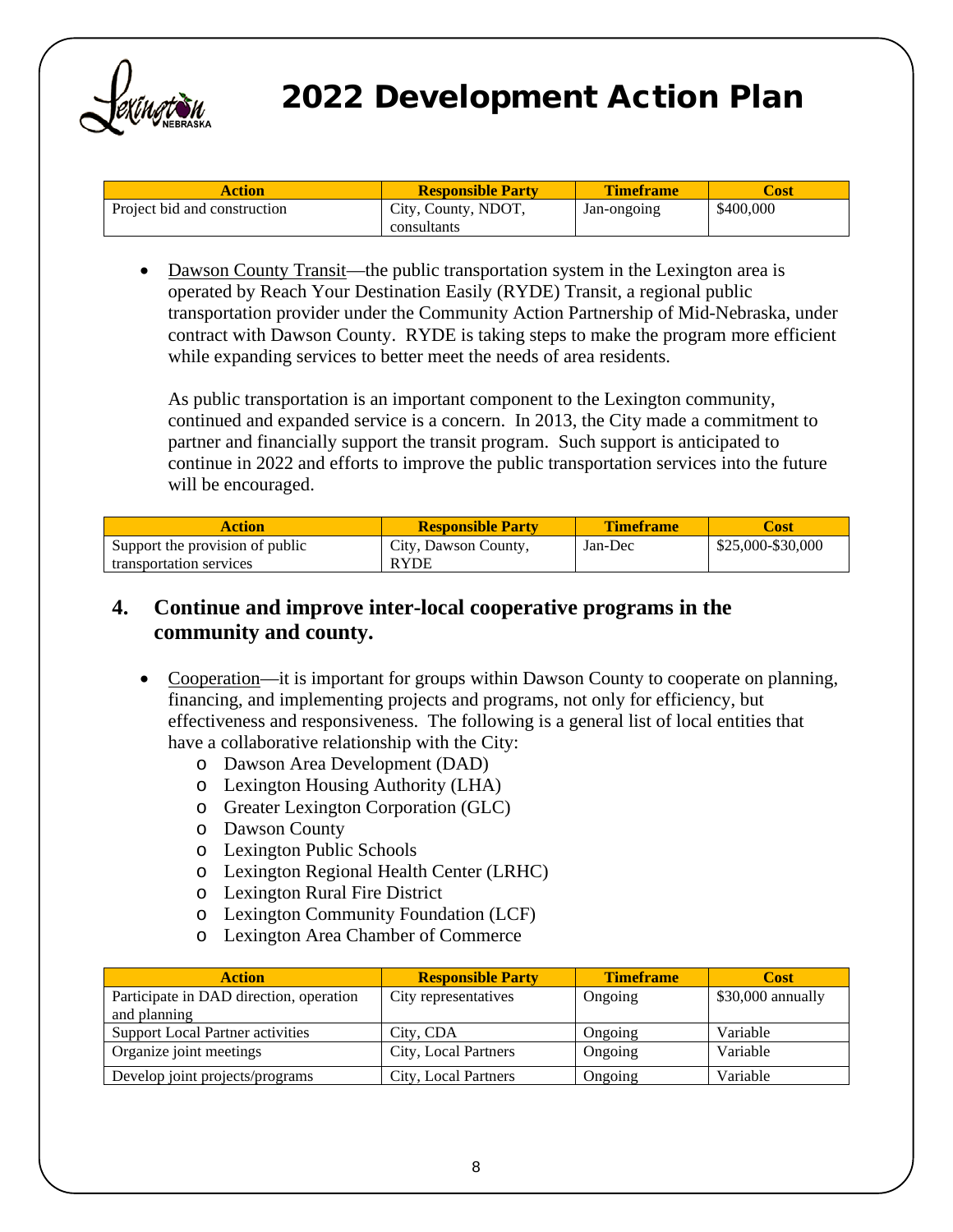

### **5. Improve community education on programs and projects.**

• Website/Newsletter/Social Media—the City maintains a general website, as well as publishes an email newsletter called "City Happenings." The website and newsletter are seen as semi-successful; however, technology advancements and an increase in ways consumers choose to receive information (i.e., text messaging, social media, etc.) allow enhanced opportunity for local governments to communicate with citizens, customers, and visitors.

In 2022, the goal of the City is to use electronic media to improve information sharing, public relations, public participation/input, and interaction with all individuals, businesses, and public entities.

|                                       | <b>Party</b><br>Responsible       | etram          | <b>JUST</b>  |
|---------------------------------------|-----------------------------------|----------------|--------------|
| electronic media coverage<br>Increase | $\sim$<br>$\mathsf{C}\mathrm{IV}$ | <b>Jngoing</b> | Indetermined |

• Work Sessions—the City will continue to hold regular Council work sessions with Staff and local partners to evaluate short and long-range planning efforts, as well as local projects and programs. These sessions help strengthen collaborative efforts in the Lexington area.

| Action                 | <b>Responsible Party</b>   | <b>Timeframe</b> | `ost |
|------------------------|----------------------------|------------------|------|
| Continue work sessions | City Council, Staff, Local | Ongoing          | N/A  |
|                        | Partners                   |                  |      |

#### **6. Support educational and business support programs in the community.**

• Education/Training Center—the ability to provide a capable and educated workforce is a pressing issue across Nebraska, as well as the nation. Learning centers are an accepted and indispensable part of worker training programs and a source for educational systems to reach new groups of non-traditional or disengaged students. Two main factors support the operation of learning centers: the growing need for continual skills upgrading and retraining, and the technological advances that have made it possible to teach more and more subjects away from main campuses.

The Dawson County Opportunity Center is a local effort to provide educational, training, and support services to individuals and businesses in the region in a "one-stop" environment. Local partners with a current presence in the facility include: Central Community College, Nebraska Workforce Development, Dawson Area Development, City of Lexington, Lexington Chamber of Commerce, and Lexington Public Schools.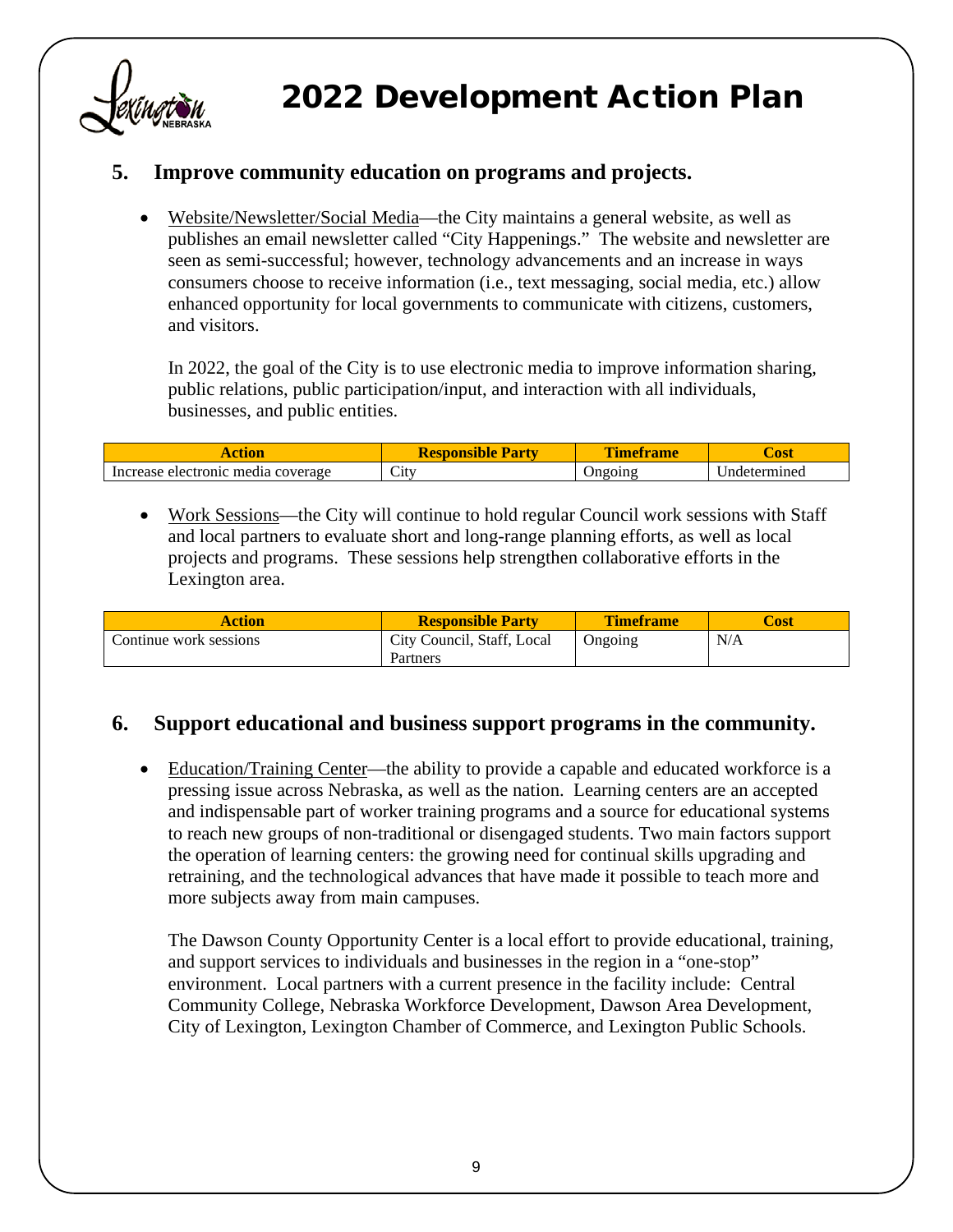

In 2022, the City will continue to support education, workforce training, business retention, entrepreneurial development, and business development programs; as well as encourage the implementation of further collaborative initiatives.

| Action                                 | <b>Responsible Party</b> | <b>Timeframe</b> | `ost         |
|----------------------------------------|--------------------------|------------------|--------------|
| Support current programs and encourage | City, DAD, CCC, Local    | Jan-Dec          | Undetermined |
| new and expanded programs              | Partners                 |                  |              |

#### **7. Support economic development efforts in the community.**

• Project Opportunities—over the course of a year, there are numerous prospective projects that look at site or building locations in Lexington. These include new or expanding business, as well as existing businesses that need retention assistance. The City is committed to providing technical or funding assistance as projects arise. Projects that are viable and in the best interest of the area will be supported to a level that resources allow.

| Action                | <b>Responsible Party</b> | <b>Timeframe</b> | <b>Cost</b>  |
|-----------------------|--------------------------|------------------|--------------|
| Support area projects | City, DAD, CDA, Local    | Ongoing          | Undetermined |
|                       | Partners                 |                  |              |

• Speculative Building(s)—the availability of industrial and commercial building space in the community is needed into the future. The goal of constructing speculative buildings is to encourage business development and/or expansion. As is typical of most business decisions today, site and building searches happen quickly. Generally, building availability becomes a key factor in location or expansion decisions; to remain competitive, a community must have both suitable and available space.

In 2022, the City will encourage the development of additional speculative buildings for commercial and industrial development initiatives.

| Action                           | <b>Responsible Party</b> | Timeframe | Dost         |
|----------------------------------|--------------------------|-----------|--------------|
| Encourage spec building projects | City, CDA, Developers    | Jan-Dec   | Undetermined |
| Market available buildings       | City, CDA                | Jngoing   | Undetermined |

#### **8. Encourage the development of leadership in the Lexington area.**

• Leadership Development—the continued growth of leadership in the community is a concern moving into the future. With a diverse cultural make-up, Lexington has an exceptional opportunity to foster a broad-based leadership program for future generations. Effort to identify opportunities should be undertaken over the planning period.

| Action                             | <b>Responsible Party</b> | Timeframe | ∴ost         |
|------------------------------------|--------------------------|-----------|--------------|
| Identify opportunities to initiate | City, Local Partners     | Jan-Dec   | Undetermined |
| leadership programs in the area    |                          |           |              |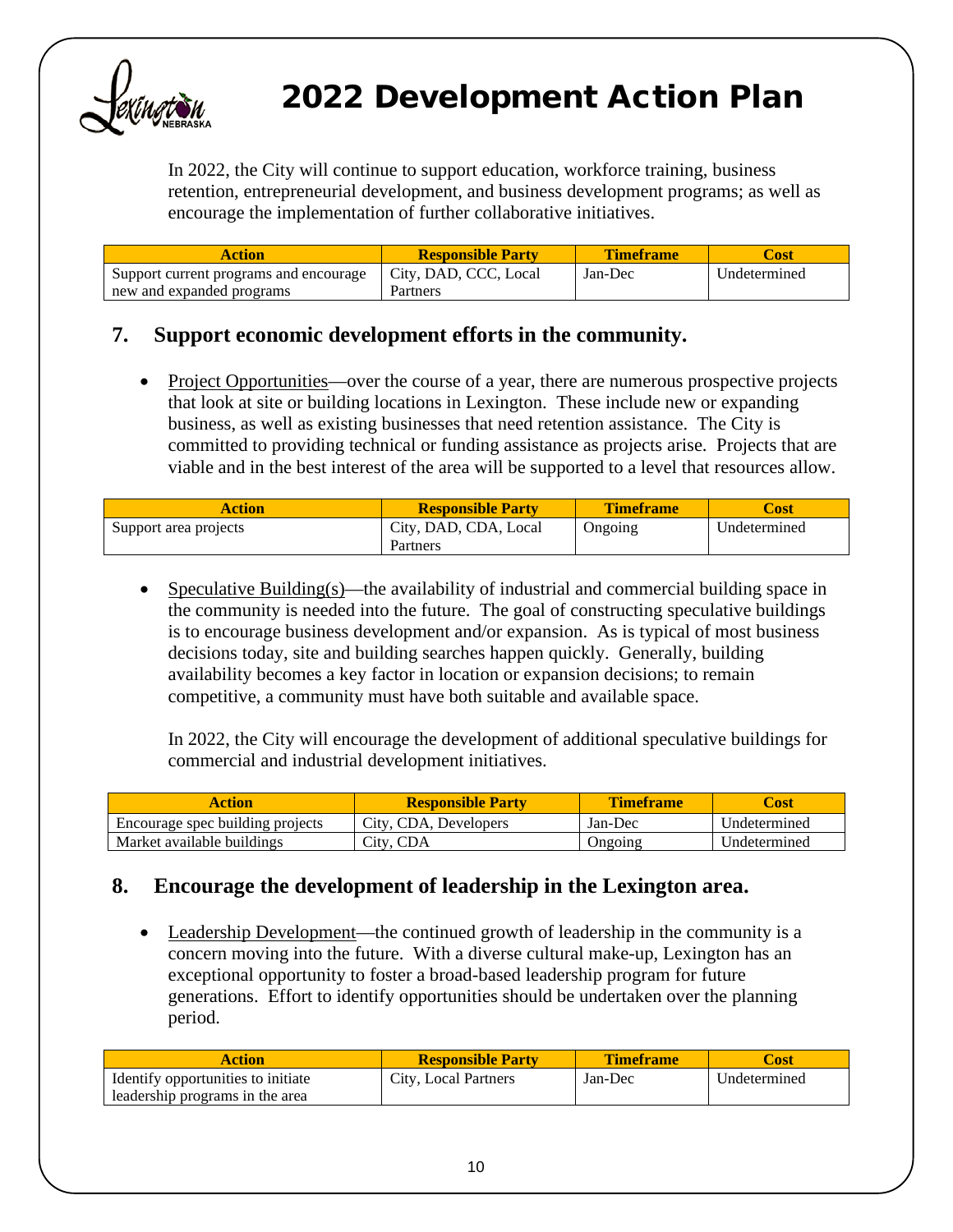

### **9. Upgrade public facilities and programs in the community.**

• Park and Trail Development and Rehabilitation—although improvements have been completed incrementally over the last several years, the landscape, equipment, shelters/restrooms, sidewalks, lighting, water systems, and other facilities in the City's older parks continue to show the effects of age and deferred maintenance. It is important for the City to upgrade and maintain these facilities for the benefit of the citizens.

Additionally, as the community continues to develop onto new lands, it is also important that the City plan for the development of new parks, recreational fields, green spaces, and pedestrian trails. The park and trail component of the 2013 Comprehensive Development Plan serves as a planning guide.

Improvements to the park system will require a substantial investment over a long-term period. In 2022, the City will update and prioritize the park and trail capital improvement planning. Moving forward, projects will be implemented as resources allow; funding will be aggressively solicited from a wide range of public and private sources.

Three notable park facility projects that are in the various phases of development are the "Veterans Pavilion at Kirkpatrick Memorial Park", the "Lexington Racquet Center", and the "Oak Park Splash Pad". The Veterans Pavilion is a proposed open-air amphitheater to be in the central portion of Kirkpatrick Memorial Park which is intended to (1) provide recognition for military veterans, (2) educate the public about the role of the military in society, and (3) provide a venue for community events. This project is currently in the final design process, with construction contemplated to begin in mid-2022.

The Lexington Racquet Center is a proposed 26,000+ square foot facility that would provide a climate-controlled environment for youth, adult, and senior activities on a yearround basis, primarily based around racquet sports. The facility is intended to maintain and increase recreational programming and community participation rates. The preliminary site proposed for the facility is in the southwest portion of Plum Creek Park and would involve the redevelopment of two outdated baseball/softball fields in that area. A project feasibility study was completed in 2021, and it is the intent of the City to seek funding for the project in 2022.

The Oak Park Splash Pad is a proposed outdoor water playground to be located in Oak Park. The project is intended to be the centerpiece of overall renovation efforts for the park and provide improved outdoor recreation facilities for that portion of the community. The project is under construction with completion anticipated in mid-2022.